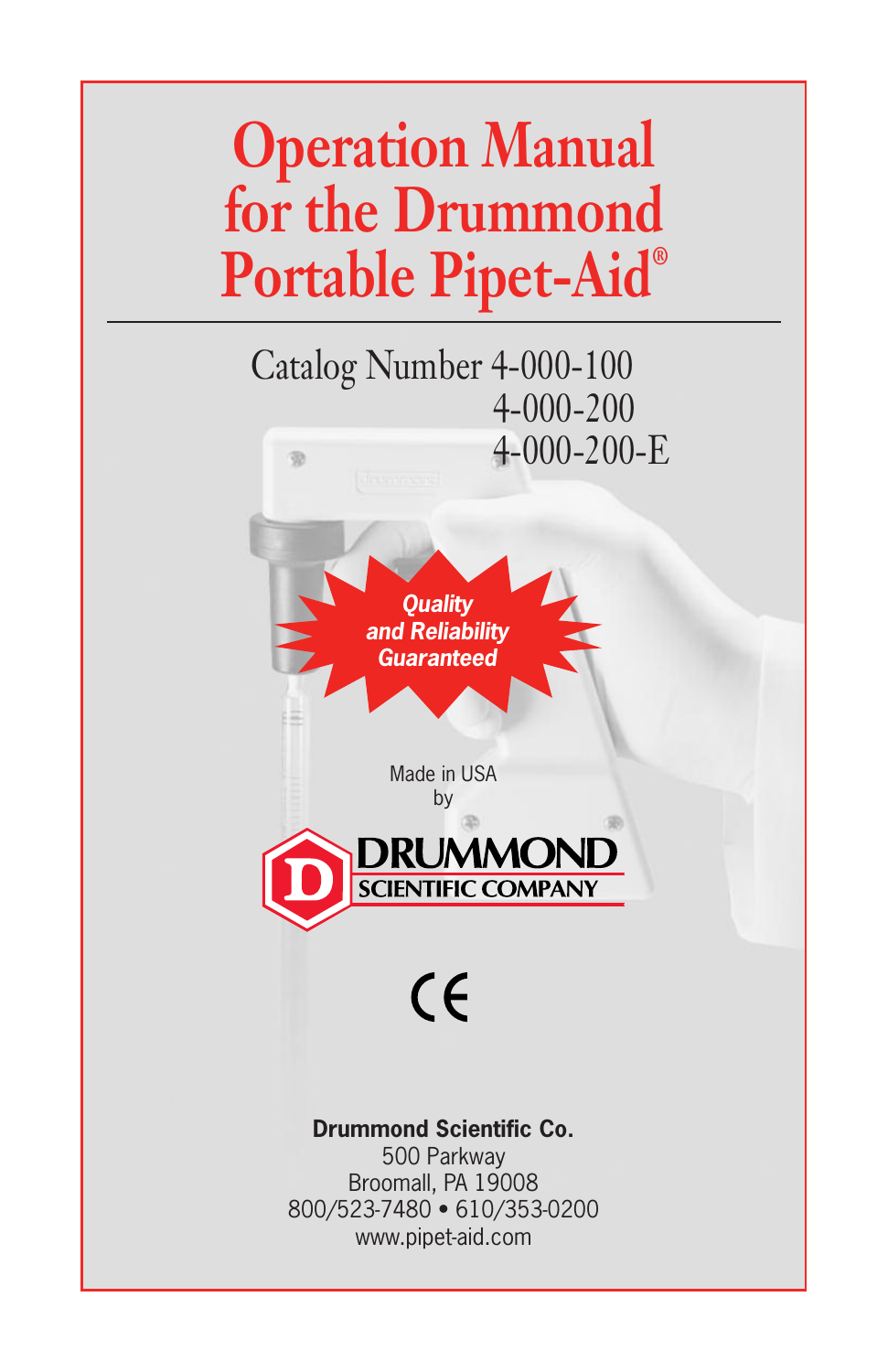## **Operating Instructions for the Drummond**

### **Statement of Purpose**

All Pipet-Aid models are designed to transfer liquids with the use of serological, volumetric and/or blow-out pipets in either glass, plastic or something similar.

## **Rules for Safe Operation**

- For indoor use only.
- Do not attempt to use the charger with any other product. **DO NOT ATTEMPT TO CHARGE THIS UNIT WITH ANY OTHER CHARGERS**.
- This product includes rechargeable Ni-MH batteries. Do not incinerate batteries as they may explode at high temperatures.
- Never operate unit in an explosive atmosphere.
- Expelling liquid from a pipet generates aerosols. The faster the liquid is expelled, the more aerosols are generated. Understand the nature of the liquid being pipetted and take appropriate precautions.
- Do not operate unit with a damaged cord.
- Use charger only in a standard electrical outlet.
- Do not handle charger with wet hands.
- Do not put unit or charger in water or other liquid.
- Pipetting acids or strong alkalis will damage unit.
- When servicing, use only identical Drummond replacement parts.
- Save these instructions.

 **If the equipment is used in a manner not specified by the manufacturer, the protection provided by the equipment may be impaired. Always use the charger or power supply that is supplied with the unit.**

#### **Connections to Charger:**

Check the power supply to see that the line voltage corresponds to the voltage indicated on the mains adapter.



If the mains adapter supply and the line voltage are not compatible, the electrical components of the Pipet-Aid® may be damaged or destroyed.



Before each use, confirm that the mains adapter cable is not damaged, worn or STOP severely buckled and there are no breaks in the insulating surface. If any damage is noted, do not use the Pipet-Aid® until the damaged mains is replaced.

## **Specifications for Usage**

**This equipment is for indoor use only.** Temperature Range 10°C–35°C, Maximum Humidity 60%

**For use with pipets from 1 mL to 100 mL**

#### **FAILURE TO USE THE EQUIPMENT IN ACCORDANCE WITH INSTRUCTIONS OR MODIFYING THE EQUIPMENT WILL VOID WARRANTIES.**

**CAUTION:** CAREFULLY READ THROUGH THIS ENTIRE MANUAL BEFORE USING YOUR NEW PORTABLE PIPET-AID®. PAY CLOSE ATTENTION TO THE RULES FOR SAFE OPERATION WARNINGS AND CAUTIONS.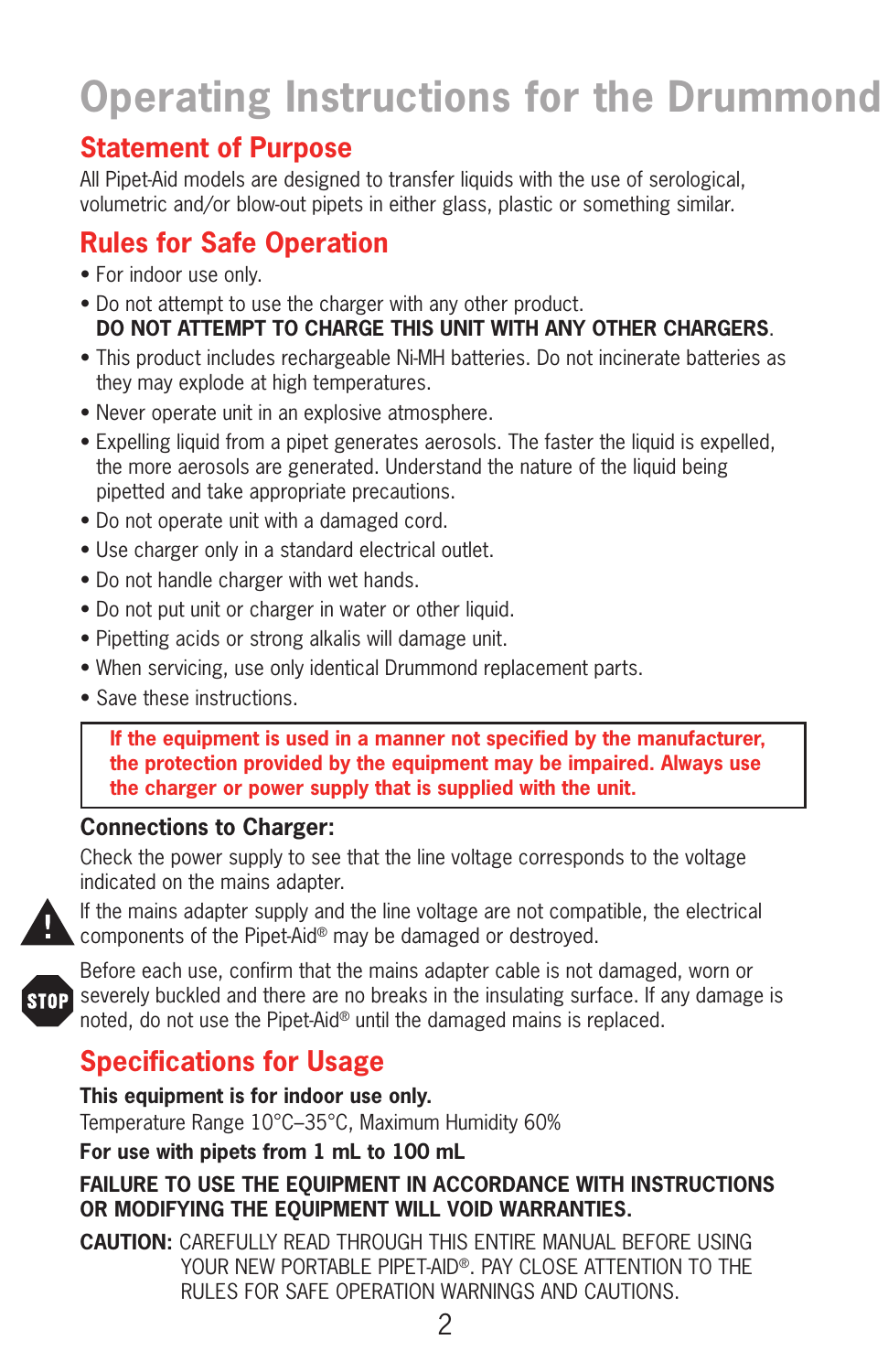## **Portable Pipet-Aid®**

### **Operating Instructions**

All Drummond Pipe-Aids are essentially the same in operation

The pipet, 1 mL or larger, is inserted into the nosepiece with a slight twisting motion. Pushing the top button will fill the pipet; the bottom button will empty. In either case, the further the button is pressed the more positive the action. Releasing either button will hold the liquid level stationary.

The portable unit should be initially charged for 1 or 2 hours before use. Subsequent overnight recharging will assure an adequate voltage for the next day.

Under normal circumstances, the Ni-MH battery in the Portable Pipet-Aid should last approximately 2 years. It is user replaceable.

All Pipet-Aid® nosepieces can be autoclaved in the event of over-pipetting. The portable handle cannot be autoclaved; however, the TC Nosepiece on each unit, when used with the Drummond filter specified, should eliminate possible contamination. The TC filter, when challenged with 0.035 micro particles, showed no penetration. The filter must be replaced following contact with an aqueous liquid.

All filters lose efficiency as they accumulate particulate matter. Routine replacement is advised.

## **Handle**

#### **Note: Before opening the Portable handle, we strongly suggest you contact Drummond for assistance, 800-523-7480**

To open Portable handle, remove the entire nosepiece, cut serial number label at seam, remove 5 screws, placing the screw holes down **(screw holes should face the table)**. Lift off the top half of the handle. Internal components will remain in place. New Twist-Off TC Nosepiece simply unscrews from handle.

Buttons and valve assembly must not be broken or evidence any cracks; in either case, they must be replaced.

Micro-Switch, Portable Pipet-Aid; (at end of metal lever) should be firmly in place against back shell of handle. Press with finger to check.

To remove battery in Portable unit, pry away from back with screwdriver. Enough tape usually stays in place to secure new battery.

Replacement Battery supplied by Drummond is matched to our charging unit. Other batteries may require different charging rates. To get expected 2 years of use, use Drummond Battery only.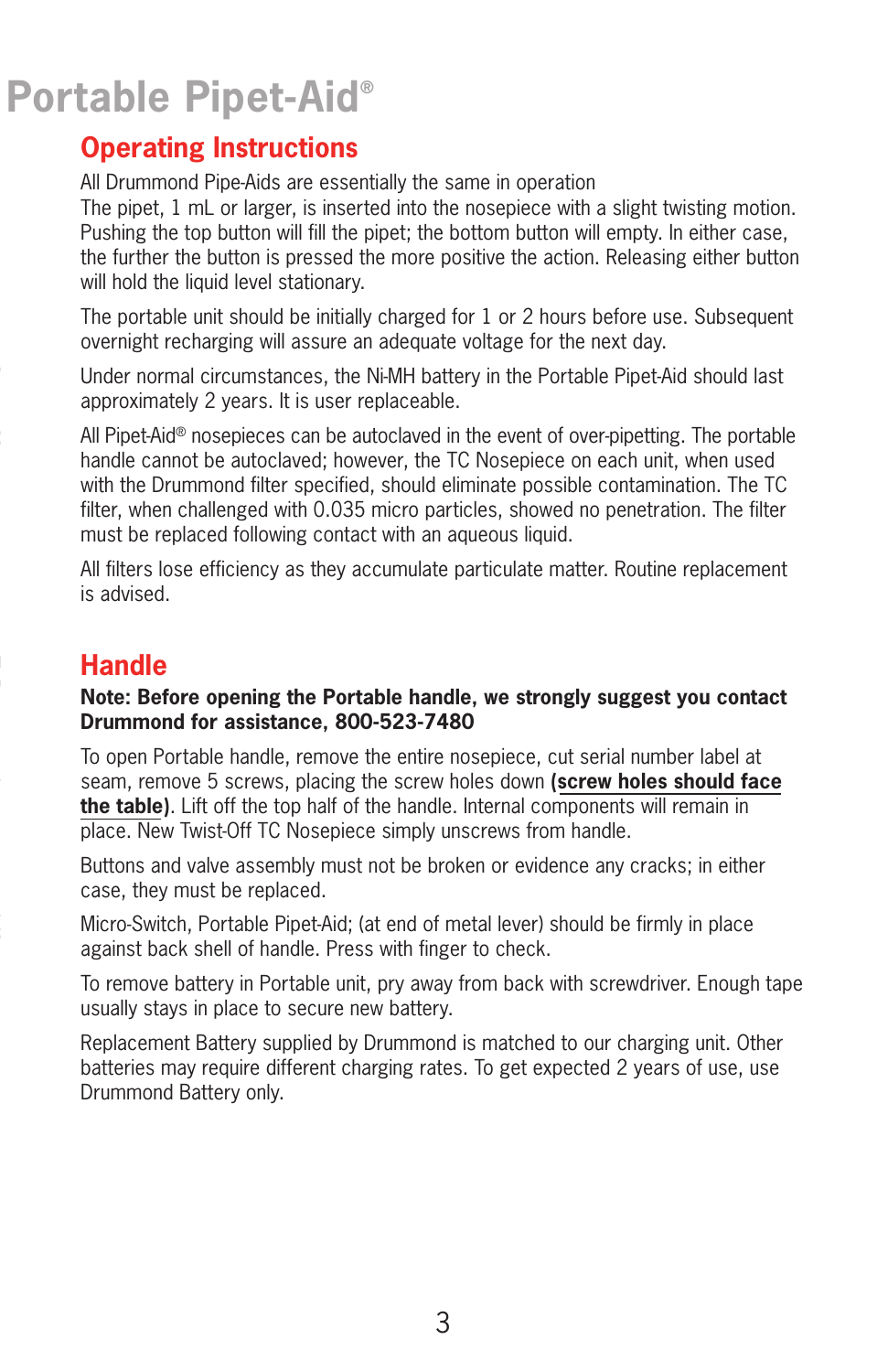### **Nosepiece**

We do not use any "cotton" filters. Remove cotton found in any nosepiece.

The Drummond Filter used in the TC Nosepiece (all portable, some regular units) provides unique protection against over pipetting. As little as "one" drop of aqueous liquid will block this filter. It must be replaced. Other filters do not provide the protection! DO NOT USE SUBSTITUTES.

Rubber insert should be replaced when worn, or tears become visible.

#### **Power Supply**

Portable unit will only run off "charger" if battery is good (and partially charged). **If battery is dead, charger will not operate unit**.

Check apparent "dead" battery by trying another Drummond charger.

Routine overnight charging has no detrimental effect on battery.

#### **Instructions for Cleaning**

Wiping the unit with a soft cloth or wipe with isopropyl alcohol is sufficient to clean the unit. Avoid the use of acetone and other organic solvents which will damage the handle.

All components inside the nosepiece may be autoclaved with the exception of the Drummond Self-locking Filter. Replace the filter when compromised.

**STOP** Always disconnect the charger from the unit when cleaning.

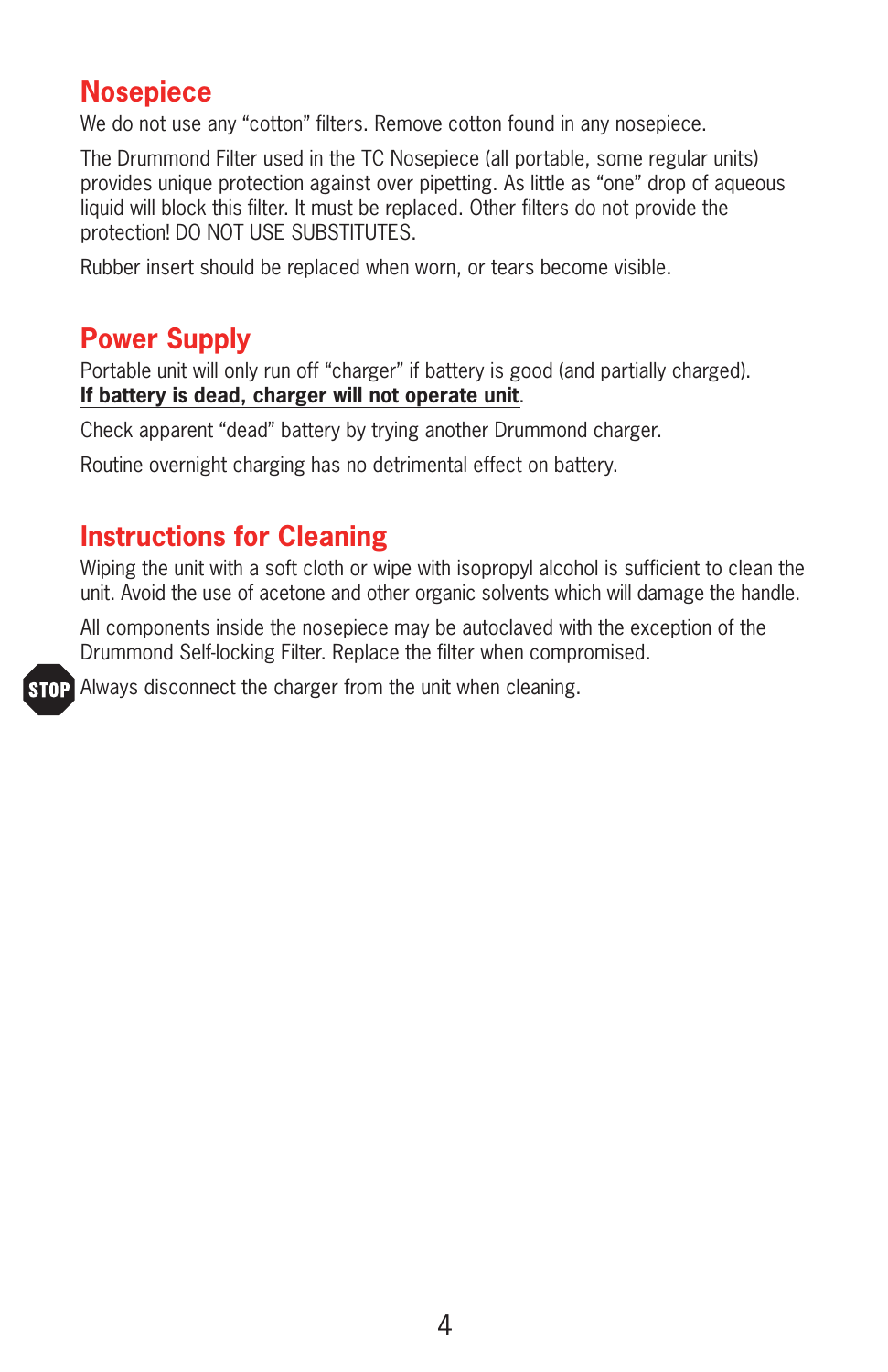**Questions, Comments, Suggestions, or Service: CALL OUR HOTLINE AT 1-800-523-7480**



#### **Ordering Information**

#### **Catalog No. Description**

| 4-000-100   | Supplied complete with 110V charger<br>plus four replacement filters |
|-------------|----------------------------------------------------------------------|
| 4-000-200   | Same as above but 230V, CE, Euro plug                                |
| 4-000-200-E | Same as above but 240V, CE, UK plug                                  |

#### **Specifications**

Size  $10$ " Weight 8 oz. Capacity Accepts 1 to 100 mL pipets Battery Ni-MH (8.4V/170 mAh)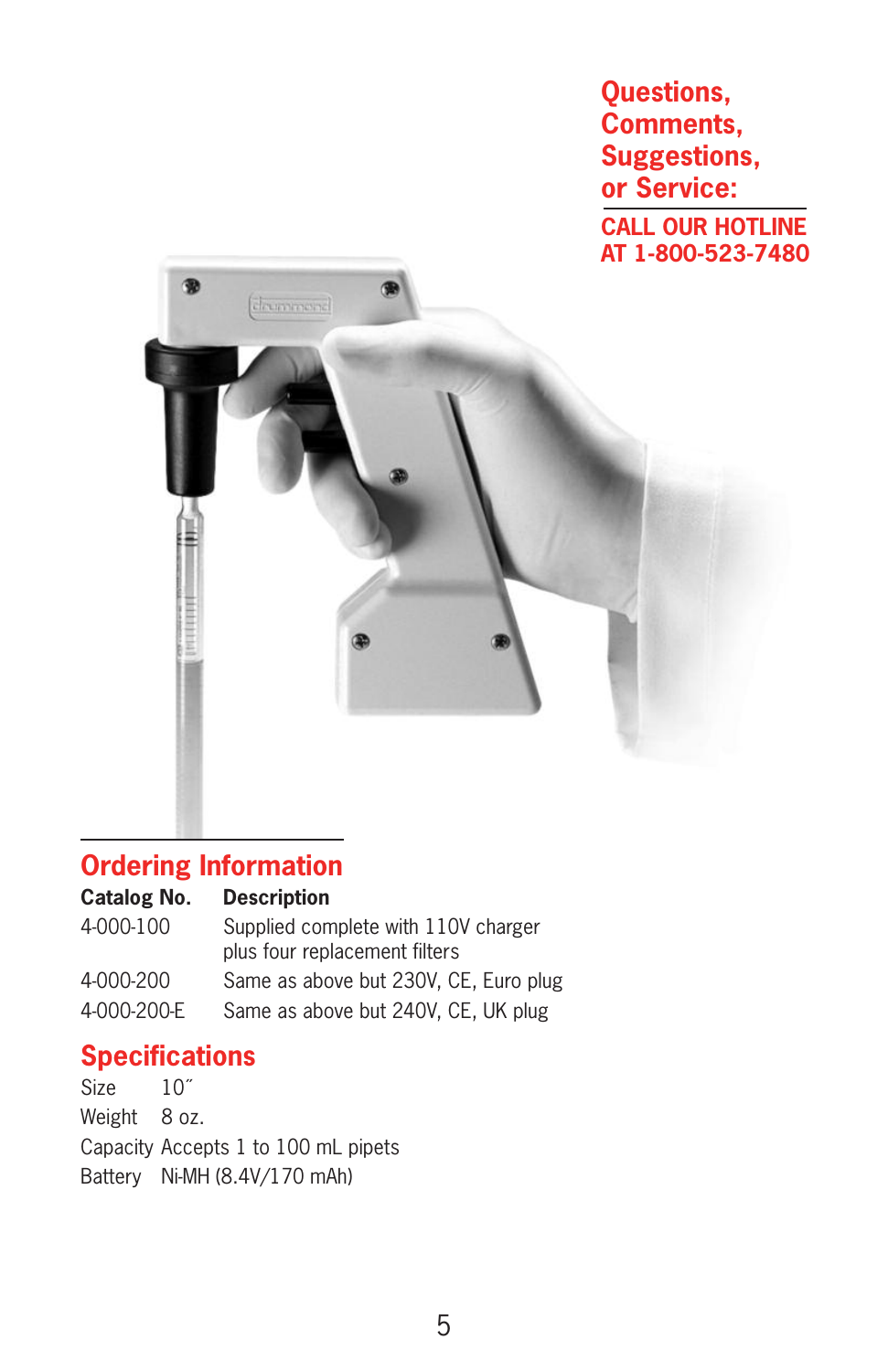#### **Parts**

Commonly used parts (e.g. rubber inserts, batteries) are available from your dealer or Drummond Scientific Company. We welcome your comments, questions or suggestions.



|     | Cat. No.    | <b>Description</b>                            |
|-----|-------------|-----------------------------------------------|
| (1) | 4-000-002   | Rubber Insert (2/pk)                          |
| (2) | 4-000-012-W | Valve Body Only                               |
| (3) | 4-000-013   | Handle Connector                              |
| (4) | 4-000-017-P | Handle Shell, Portable                        |
| (5) | 4-000-021   | Button Assembly with Spring (pair)            |
|     | 4-000-030   | Pipet-Aid Charger 110V, (8.7 V/8 mA)          |
|     | 4-000-031   | Pipet-Aid Charger 230V, CE, Euro (8.7 V/8 mA) |
|     | 4-000-033   | Pipet-Aid Charger 220V, CE, UK (8.7 V/8 mA)   |
| (6) | 4-000-035   | Ni-MH Rechargeable Battery (8.4 V/170 mAh)    |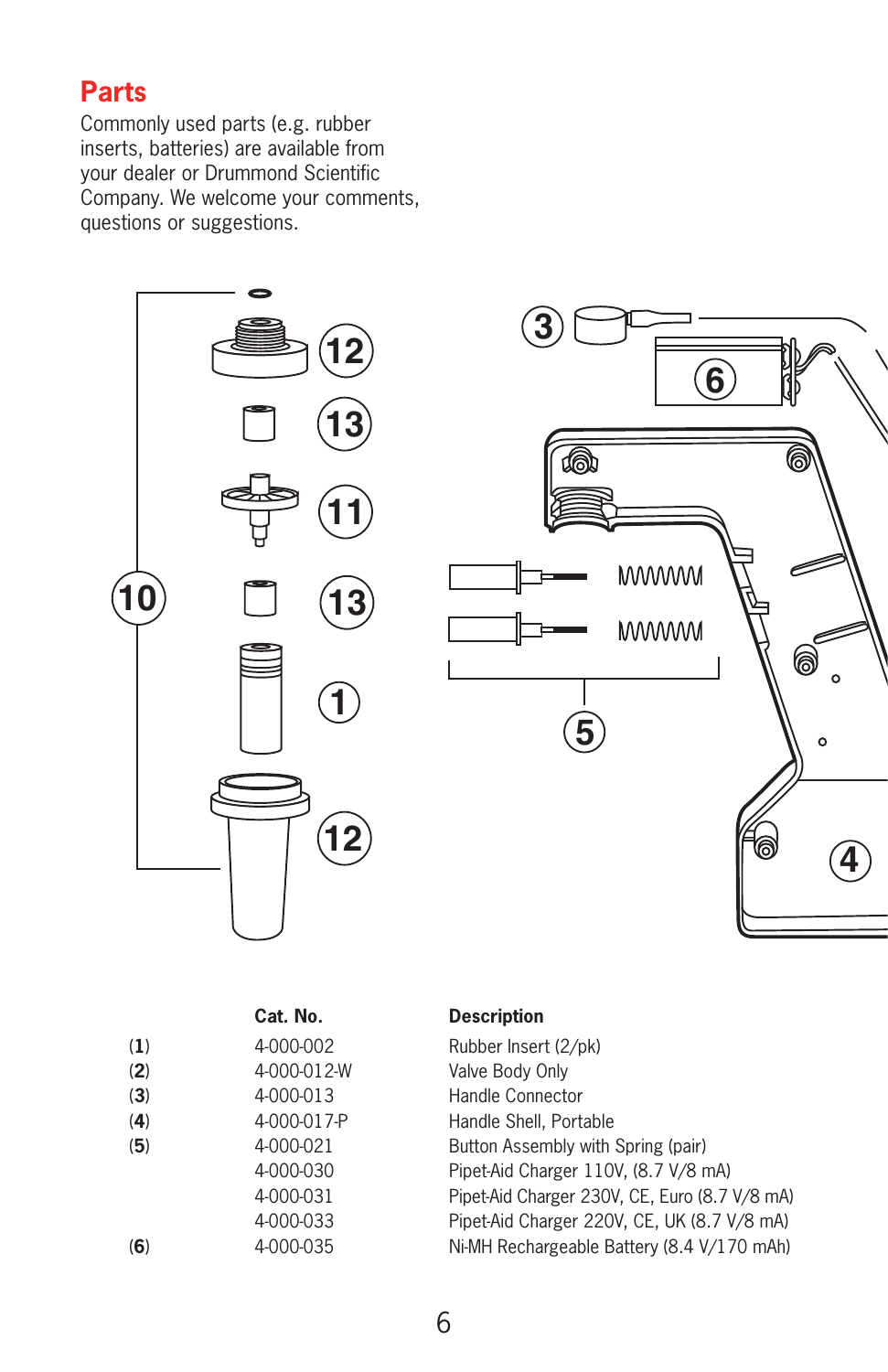

|      | Cat. No.        |
|------|-----------------|
| (7)  | 4-000-037       |
| (8)  | 4-000-040       |
| (9)  | 4-000-046       |
| (10) | 4-000-050       |
| (11) | 4-000-051/051-S |
|      | 4-000-052/052-S |
| (12) | $4-000-053-A$   |
| (13) | 4-000-057       |
|      | 4-000-089       |

#### **Description**

Portable Micro-Switch Portable Motor and Pump Wire Harness Switch and Terminal Port **EZ Grip TC Nosepiece Complete Kit** Self-locking TC Filter 5/pk (051-S - Sterile) Self-locking TC Filter 50/pk (052-S - Sterile) EZ Grip TC Nosepiece Outer Shell Only TC Rubber Gaskets (pair) Pipet-Aid Holster-Type Wall Bracket (not shown)